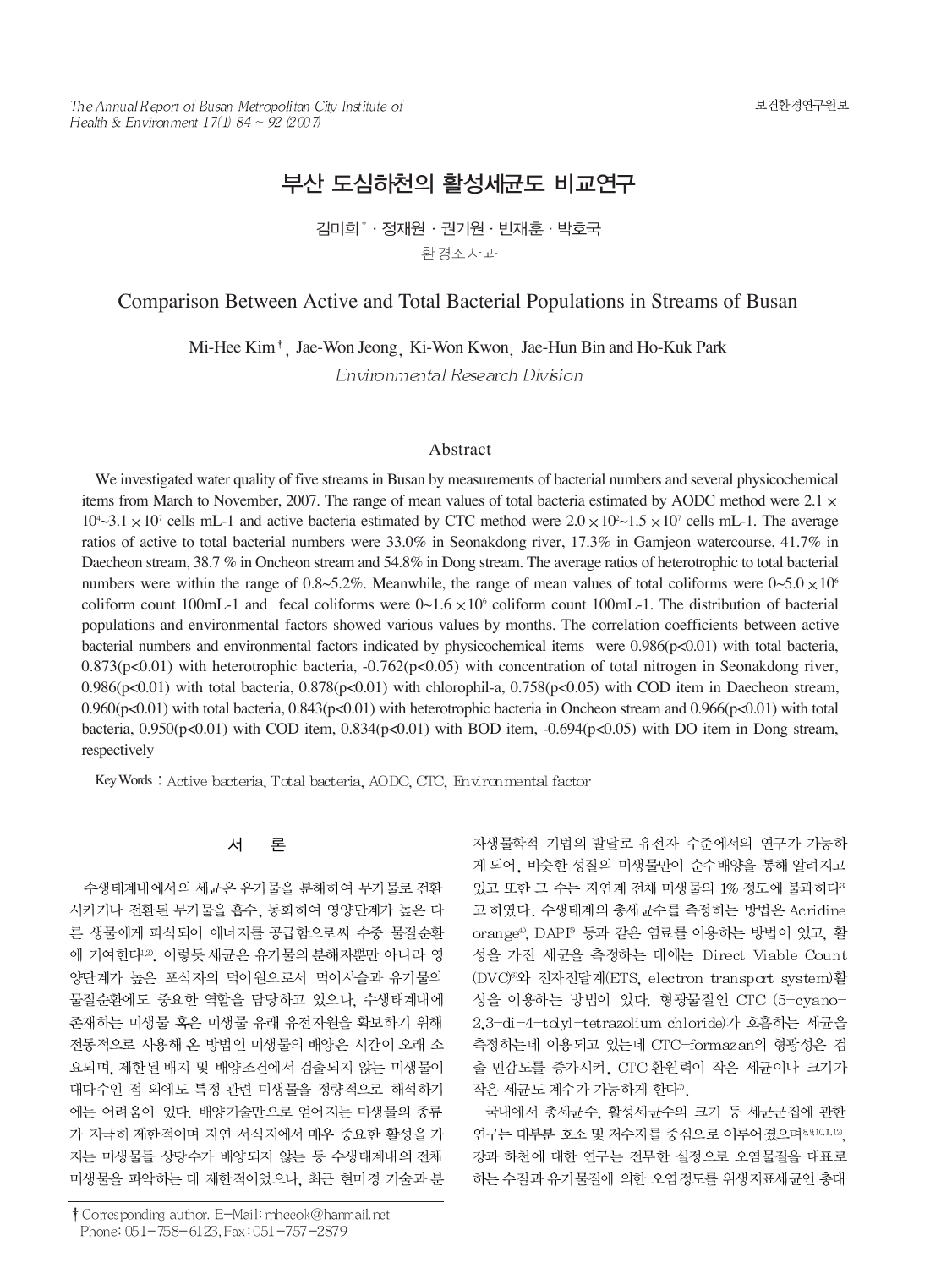

Fig. 1. Map and pictures of sampling sites

장균군을 측정하여 상대적인 양적 비교평가에 의존하고 있다.

하천은 일반적으로 지표수를 나르는 수로의 기능을 가지며 이를 통해 육지로부터 많은 양의 물질을 바다로 운반하는 물순 환의 일부분이고. 각종 동식물이 존재하는 서식처로서의 기능 을 가지며 특히 도시하천은 수변위락, 수변경관 감상 등의 친 수기능을 가지는 귀중한 공간자원으로의 기능이 확대되어 우 리의 일상생활과 점차 밀접하게 연관되어지고 있다. 그리하여 많은 하천이 생태형 하천으로 조성되고 있으며 이와 더불어 하 천환경을 평가하는 방법에 있어서도, 환경부가 BOD 등 오염 물질 관리위주의 물환경 정책에서 탈피하여 생태적으로 건강 한 하천과 유해물질로부터 안전한 물환경 조성을 목표로 향후 10년간(2006~2015)의 정책방향을 담은 물환경관리 기본계 획(2006)을 발표함으로서 수질에 대한 평가기준이 양적인 평

가에서 질적인 평가로 전환하였다.

이에 부산의 서낙동강 및 도심하천에 대하여 다양한 하천 수 환경조건에 대한 종속영양세균이나 총대장균군, 분원성대장균 군과 같은 미생물의 상대적인 양적 비교와 더불어 유전자 염색 법을 이용한 총세균수와 활성세균수를 측정하여 수중생태계내 의 세균군집의 크기 및 활성세균의 분포를 확인하고 다양한 이 화학적 환경요인과의 상관성을 분석함으로써 하천수질을 평가 하는 새로운 지표를 확립하기 위한 기초 자료를 얻고자 하였다.

## 연구내용 및 방법

#### 시료 채취

시료는 Fig. 1과 같이 서낙동강, 대천천, 온천천, 동천, 감전 수로 각 1지점에 대하여 2007년 3월에서 11월까지 매월 1회씩 시료를 채취하여 분석하였다. 시료를 채취한 즉시 현장측정기 (YSI556, USA)를 사용하여 pH, DO, 수온, 전기전도도를 측 정하고, 총세균수분석을 위한 시료는 미리 0.2 μm membrane filter (ø 25mm, Millipore)로 여과 멸균한 formalin으로 최 종 2%가 되도록 고정하였고, 전 시료를 4℃로 유지하여 실험 실로 옮겨와 다음의 실험을 진행하였다.

## 세균군집 분석

총세균수 : 시료는 미리 0.2 μm membrane filter (ø 25mm, Millipore)로 여과 멸균한 formalin으로 최종 2%가 되도록 고 정하였고, 고정시킨 시료 10 mL 중 1 mL를 0.2 μm nucleopore polycarbonate filter (ø25mm, Millipore)에 여과하였다. 시 료 여과 시 1% acridine orange 용액으로 3분간 염색한 후 여 과하고 공기 중에서 건조시킨 후 형광현미경(Leica DMLS, Germany)의 1,000X 배율로 직접 계수하는 AODC법으로 하

Table 1. The physicochemical parameters and their analytical method

| Parameter       | Unit          | Method                                    |
|-----------------|---------------|-------------------------------------------|
| Temperature     | $\mathcal{C}$ | YSI 556                                   |
| pH              |               | YSI 556                                   |
| Conductivity    | $\mu$ s/cm    | YSI 556                                   |
| DO              | mg/L          | YSI 556                                   |
| <b>BOD</b>      | mg/L          | Winkler-azi de                            |
| <b>COD</b>      | mg/L          | Mn oxidation method                       |
| SS <sub>.</sub> | mg/L          | Filtered and Dried at $103 - 105$         |
| $T-N$           | mg/L          | Photometric method(BRAN + LUEBBE)         |
| $T-P$           | mg/L          | Photometric method(BRAN + LUEBBE)         |
| $ChI-a$         | mg/m3         | $Ext$ act $-s$ pe ctrophotometric me thod |
| Phenol          | mg/L          | Absorptiometric Analysis                  |
| $NO3-N$         | mg/L          | Photometric method(BRAN + LUEBBE)         |
| $NH3-N$         | mg/L          | Absorptiometric Analysis                  |
| $PO4-P$         | mg/L          | Photometric method(BRAN + LUEBBE)         |
| <b>DTN</b>      | mg/L          | Photometric method(BRAN + LUEBBE)         |
| DTP             | mg/L          | Photometric method(BRAN + LUEBBE)         |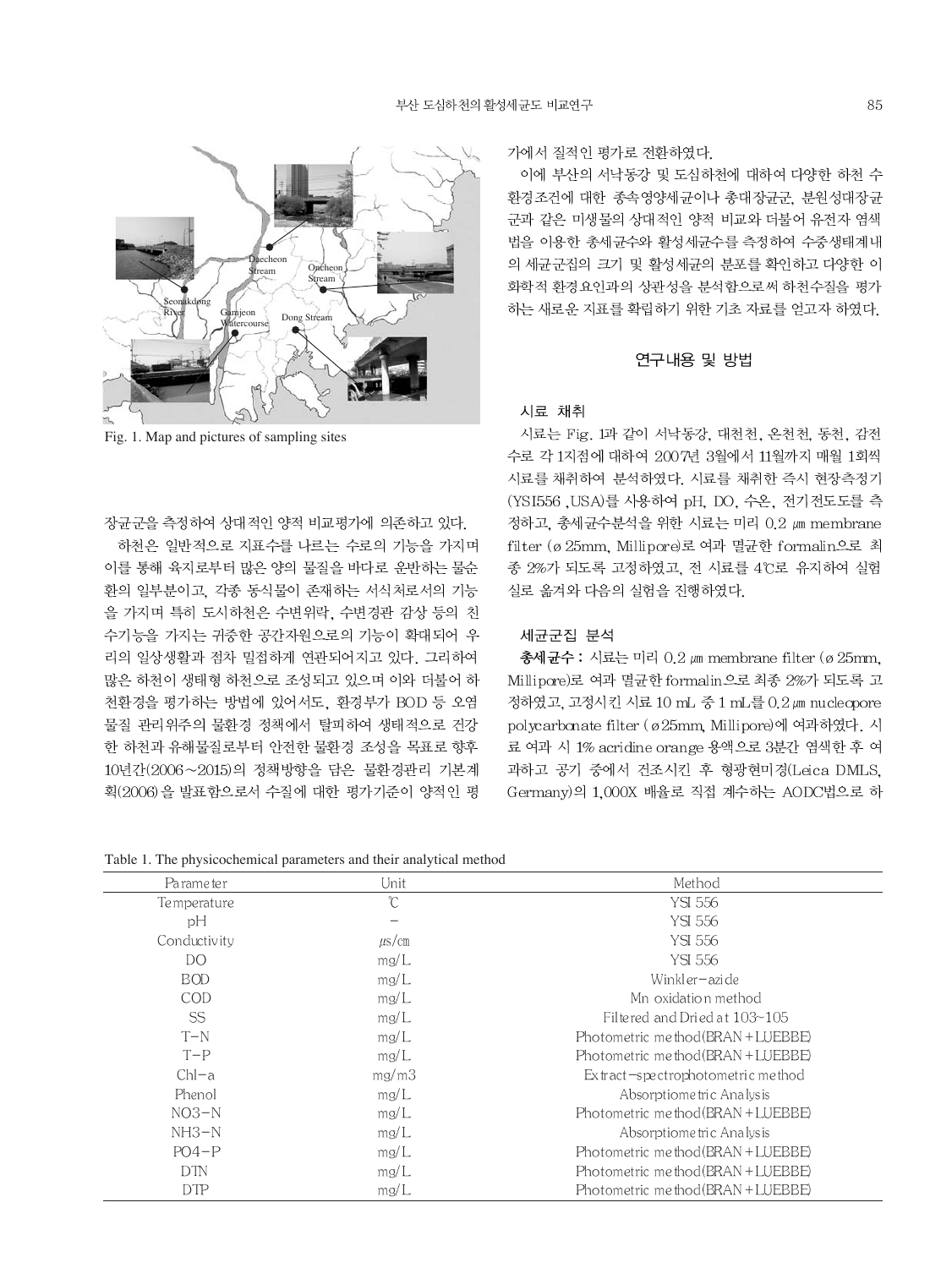

Fig. 2. CTC image of Gamjeon Watercourse

였다. 표본은 시료당 3개를 준비하였고, 총세규수는 한 표본 당 최소한 20 fields 또는 300~500 개체 이상 계수한 후 mL당 평균 세포수로 산정하였다.

활성세균수 : 채취한 시료 5 mL와 미리 멸균된 R2A broth 4 mL, 5 mM CTC (5-cyano-2,3-di-4-tolyl-tetrazolium chloride)용액 1 mL을 멸균된 시험관에 넣고, 실온(23°C)의 암 실에서 1시간 동안 shaking하면서 배양한 시료 1mL를 black polycarbonate membrane filter (Nucleopore, pore size 0.2 m, ø 25mm)에 여과하여 형광현미경 1,000X 배율로 검경 하였다.

종속영양세균 : 종속영양세균의 균체수는 멸균된 완충희석액 으로 일정량 단계적으로 희석(10<sup>-1</sup>~10<sup>-5</sup>)한 후 R2A (Difco. USA)배지에 접종하여 25±2℃에서 3일간 배양하여 나타난 colony수 (colony forming unit: CFU)를 평판계수법으로 측 정하였다.

총대장균군 및 분원성 대장균군 : 총대장균과 분원성대장균 군은 수질오염공정시험방법의 시험관법에 따랐으며, 총대장균 군은 추정시험 후 BGLB (Merck, Multinational Co.) 배지에, 분원성 대장균군은 추정시험 후 EC (Merck, Multinational Co.) 배지에 확정시험을 거쳐 정량하였다.

#### 일반수질 지표 항목

BOD, COD, SS, Chl-a, NH3-N, Phenol의 분석방법은 수질오염공정시험방법에 준하였고, T-N, T-P, DTN, DTP, NO3-N은 총인총질소자동분석기(BRAN+LUEBBE, Ger)를 이용하여 측정하였고, 사용기기 및 방법명은 Table 1에 나타 내었다.

### 통계분석

세균 항목 결과값과 이화학 항목 결과값간의 상관성 분석은 SPSS for WINDOW (ver. 13.0)을 이용하여 수행하였다.

결과 및 고찰

#### 세균군집 크기 및 분포

총세균 및 활성세균 : 총세균, 활성세균(Fig. 2)의 크기는 Fig. 3과 같이, 서낙동강 2.5 105~7.5×106, 3.8×104~3.5 ×10°, 감전수로 2.1×10<sup>4</sup>~3.1×10<sup>7</sup>, 2.0×10<sup>2</sup>~2.9×10°, 대 천천 2.1×105~6.0×106. 2.5×104~3.7×106. 온천천 2.5 × 10°~4.4×10°, 4.8×10°~2.5×10°, 동천 1.9×10°~1.7× 107, 1.3×10<sup>5</sup>~1.5×107 cells mL<sup>-1</sup>으로 나타났다.

서낙동강은 총세균수가 8월까지 점차 증가하다가 8월 이후 에는 감소하는 경향을 보였고, 감전수로는 3월에 최대치를 보 인 반면 다른 지점보다 변동성이 매우 크며, 나머지 세 지점은 8월까지 증가하다가 이후 감소한 후 11월에 다시 증가하는 경 향을 보였다. 총세균수의 크기는 수질의 오염도를 평가하는 데 유용한 지표가 될 수 있는데3). 호수의 영양단계에 따른 총세 균수의 분포를 보면, 빈영양호에서는  $0.05 \times 10^6 \sim 0.50 \times 10^6$ cells mL<sup>-1</sup> 이며, 중영양호에서는 0.45×10<sup>6</sup>~1.4×10<sup>6</sup> cells mL<sup>-1</sup>, 부영양호에서는 2.2×10<sup>6</sup>~12.3×10<sup>6</sup> cells mL<sup>-1</sup> 이다 14,15) 이러한 기준으로 볼 때 서낙동강은 2.5×105~7.5×106 cells mL<sup>-1</sup>로서 11월을 제외하고는 대부분 중영양 또는 부영 양 상태를 나타내었고, 대천천은 2.5×105~7.5×106 cells mL-1로서 대부분 빈영양상태이나 4, 6, 7월은 중영양상태, 8 월은 부영양상태를 나타내었으며, 온천천은 7, 8, 11월은 부영 양 그 외 대부분은 중영양상태를 나타내었고, 동천은 연중 부 영양상태를 나타내었으며, 감전수로는 우수의 유입이 있는 시 기에는 총세균수가 증가하는 반면 우수의 유입이 없는 시기에 는 수질오염도의 악화로 인하여 총세균수가 현저히 감소하는 경향을 보였다.

활성세균수는 변동성이 큰 감전수로를 제외한 지점들에서 8 월까지 상승추세를 보인 후 다시 10월까지 감소하다 11월에 증 가하는 추세를 보여 총세균수가 증가하는 시기에 활성세균수 도 증가함으로써 총세균수와 시간에 따른 변화양상이 비슷하 게 나타났다.

점차 총세균수를 100으로 보았을 때 활성세균수의 비 즉 활 성도가 0.8~87.8%로 매우 다양한 분포를 보이고 있는 것으 로 나타났는데, 감전수로 3월이 최저, 동천 8월이 최대를 나타 내었다. 감전수로에서 최저율을 보인 것은 강우의 유입이 없는 시기에 환경의 악화로 인해 세균이 활성화가 잘 일어나지 못했 기 때문으로 여겨지며, 동천에서 최대율을 보인 것은 동천복원 사업의 하나로 8월에 일시적으로 종균제를 투여하여 나타난 인위적인 결과인 것으로 사료된다.

서낙동강과 동천은 3월부터 활성도가 증가하다가 8월에 최 대치를 보이고 이후 10월까지 감소를 보이다 11월에 다시 증가 하였으며, 대천천은 11월에 최대치를 보였고 3, 7, 8, 11월에 도 높은 활성도를 보였으며, 온천천은 6월에 최대치를 보였고 8, 9, 11월에 높은 활성도를 보였으며, 감전수로는 7, 8, 10월 에 높은 활성도를 보였다. 각 지점별 평균 활성도는 서낙동강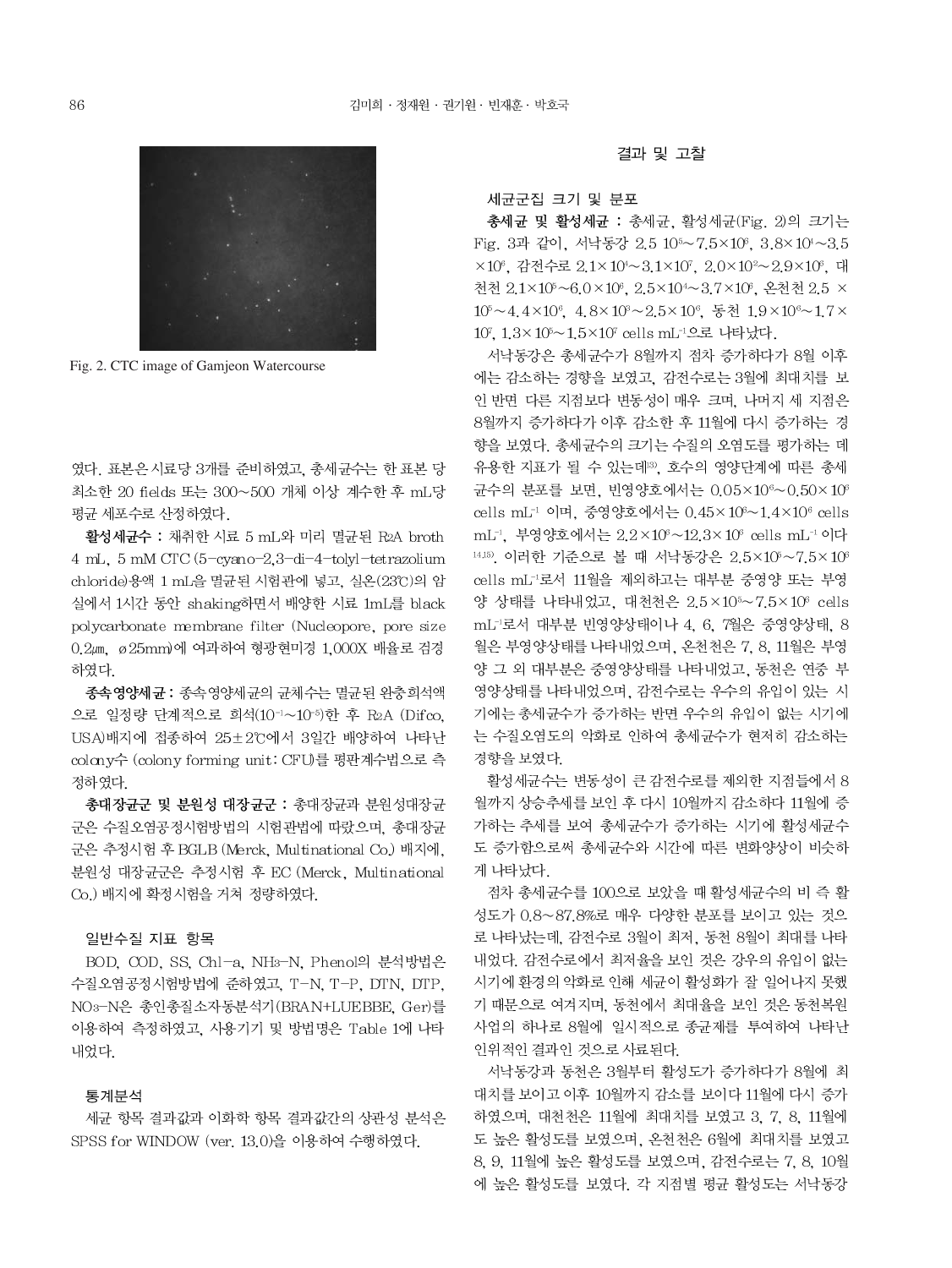



Fig. 3. The monthly variations of total and active bacterial numbers and the ratios of active to total bacteria

Fig. 4. The monthly variations of heterotrophic bacterial numbers and the ratios to total bacteria

33.0, 감전수로 17.3, 대천천 41.7, 온천천 38.7, 동천 54.8% 를 보여 감전수로가 최저, 동천이 최대치를 나타내었다. 총세 균수에 대한 활성세균수의 비율이 동천에서 높게 나타난 것은 동천이 물질순환속도가 빠르며 세균의 작용에 의한 유기물분 해가 활발히 일어나고 있음을 추정할 수 있고, 다음으로 대천 천, 온천천, 서낙동강, 감전수로 순으로 나타났다. 감전수로는 갈수기 오염도가 높은 시기에는 세균군집이 잘 자랄 수 없는 반면 하절기 강수량이 많아져 희석되면 총세균수 및 활성세균 수가 많아지고 또한 활성세균비율이 높은 것으로 나타나 감전 수로에 대하여는 유지수량이 확보되면 활성세균의 비율을 높 일 수 있을 것으로 기대된다.

활성세균의 비율에 대한 다른 연구들을 보면, CTC를 이용 한 석 등의 소양호에서 3.7~44.6%, Rodriquez 등 의 해수 에서 대략 6%, 지하수에서 88%의 결과를 보면 매우 환경에 따라 매우 다양하게 나타나는 것을 알 수 있다.

환경의 변화가 미생물의 생태계에 미치는 영향은 생태적으 로 매우 중요하고, 그러한 주위환경의 상태를 나타내는 간접적 인 지표로 환경의 변화에 대해 민감하게 반응하는 세균의 분포 와 활성도가 이용되고 있는데 <sup>16</sup>, 부산 서낙동강 및 도심하천들 의 세균의 분포 및 활성비율은 최 등10, 김 등8, 석 등0)의 다른 담수들에서의 결과와 마찬가지로 하천별로 매우 다양하게 나 타나고 있다.

종속영양세균 : 종속영양세균의 크기는 서낙동강 3.0×103 ~6.1×104, 감전수로 1.0×10°~1.2×106, 대천천 1.1×10°~ 7.5×104, 온천천 2.4×10<sup>3</sup>~1.7×105, 동천 1.1×104~7.0× 105 CFU mL-1로 나타났으며, 시간별 각 지점마다 다양한 추 이를 보이는 것으로 나타났고, 특히 감전수로는 매우 큰 변동 성을 보여주고 있다(Fig. 4).

이는 배 등 의 금강호의 4.1±1.0×10~6.7±1.1×103에 비 하여 높은 수치를 나타냈다.

총세균수에 대한 종속영양세균의 평균비는 서낙동강, 감전 수로, 대천천, 온천천, 동천이 0.8, 5.2, 1.8, 4.0, 2.4%를 보 여 배양에 의한 미생물은 자연계 전체 미생물의 1% 미만이라 는 결과<sup>39</sup>와 서낙동강은 유사한 결과를 보였지만 나머지 지점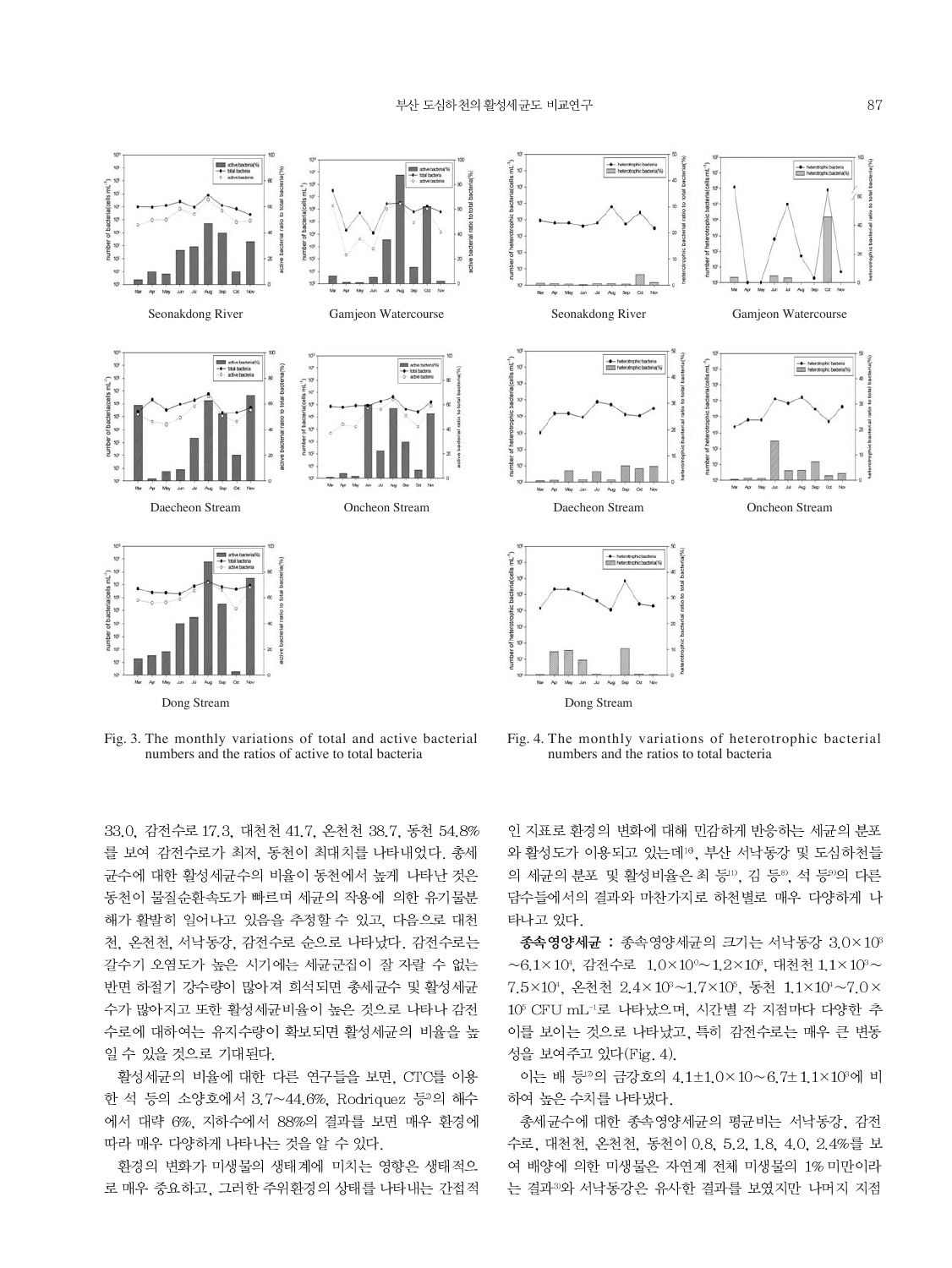

Dong Stream

Fig. 5. The monthly variations of total and fecal coliform numbers and the ratios of fecal to total coliforms

들은 모두 1%보다 높은 비율을 보였고, 형광현미경에 의한 직 접계수와 배양계수법이 10~10000배의 차이를 보인다<sup>89</sup>와 비 교하면 모두 유사한 결과를 보이고 있는 것으로 나타났다.

총대장균군 및 분원성대장균군 : 분원성 지표인 총대장균군 과 분원성대장균군의 크기는 Fig. 5와 같이. 서낙동강 1.1× 10<sup>3</sup>~1.7×10<sup>4</sup>, 3.0×10<sup>1</sup>~1.7×10<sup>3</sup>, 감전수로 0.0~3.0×10<sup>6</sup>, 0.0~1.1×10°, 대천천 2.2×10<sup>2</sup>~3.0×10<sup>4</sup>, 2.7×10<sup>1</sup>~3.5 10<sup>3</sup>, 온천천 3.0×10<sup>3</sup>~9.0×10<sup>4</sup>, 7.0×10<sup>1</sup>~1.1×10<sup>4</sup>, 동천  $2.2 \times 10^3 \sim 5.0 \times 10^6$ ,  $1.1 \times 10^3 \sim 1.6 \times 10^6$  군수  $100 \text{ mL}^{-1}$ 으로 나타나 동천이 최대치를 보였다. 각 지점별로 시간적 분포가 다양하게 나타났으며, 이는 수온의 상승에 비례하여 하절기에 최대를 보인다는 이 등19의 결과와 차이를 나타내었다. 종속 영양세균에 대한 총대장균군의 평균비는 각각 0.5, 1.8, 0.6, 0.6, 6.5%로 동천이 가장 높고 다음으로 감전수로가 높은 것 으로 나타나 동천과 감전수로는 주변 오 · 하수의 유입을 추정 할 수 있었다.

총대장균군에 대한 분원성대장균군의 평균비는 6.4, 34.7,

4.2, 7.8, 23.2%로 대천천이 최저, 감전수로가 최대치를 보여 감전수로가 분원성유래 세균비가 가장 높은 것으로 나타났고, 동천이 다음으로 분원성유래 세균비가 높은 것으로 나타났다.

#### 이화학적 수질결과

각 조사지점별 주요환경요인의 평균치와 표준편차는 Table 2에 나타내 바와 같다.

각 조사지점의 환경인자는 조사시기와 지점에 따라 많은 차 이를 나타내어 하천의 다양한 환경요인을 반영하고 있다. 각 지점별 주요 환경인자의 월별 분포값은 Fig. 6과 같다.

수온은 9~31℃로 서낙동강 3월이 최저, 감전수로 8월이 최 대를 나타내었고, pH는 2.2~9.4로 감전수로 11월이 최저. 온 천천 11월이 최대를 나타내었는데, 특히 감전수로는 평균 pH 가 4.7으로 연중 매우 낮은 것으로 나타났는데 이는 감전수로 주변 산업체의 오 · 폐수의 유입에 기인하고, 온천천 11월이 최 대를 나타낸 것은 겨울철 규조류의 영향인 것으로 판단된다.

DO는 0.3~18.6 mg/L로 동천 8월이 최저, 대천천 6월이 최대를 나타내었으며, 해수가 유입되는 동천이 연중 가장 낮은 값을 나타내었고, 수질이 양호한 대천천과 온천천이 높게 나타 났다.

BOD는 0.1~1328.9 mg/L로 대천천 11월이 최저. 감전수로 6월이 최대를 나타내었으며, COD는 0.6~980.0 mg/L로 대 천천 3월이 최저, 감전수로 6월이 최대를 나타내었는데, BOD 와 COD는 월별 유사한 분포를 보였으며 주변 산업체로부터 오 · 폐수가 유입되는 것으로 추정되는 감전수로가 가장 높았 고 다음으로 동천, 서낙동강, 온천천, 대천천순으로 나타났다.

TN은 1.394~464.300 mg/L로 서낙동강 8월이 최저. 감전 수로 6월이 최대를 나타내었고, 감전수로가 연중 가장 높게 나 타났으며 다음으로 동천 순이었고, 나머지 3개 지점은 비슷한 값을 나타내었으며, TP는 0.046~4.855 mg/L로 대천천 7월 이 최저, 감전수로 6월이 최대를 나타내었다.

Chl-a는 0~196.6 mg/m<sup>3</sup>으로 감전수로가 최저, 동천 3월 이 최대를 나타내었는데 서낙동강은 호소형 강으로 연중 조류 발생량이 높아 Chl-a이 높게 나타나고 있으며, 동천은 하천복 원사업의 하나로 수중보를 가동하고 있는데 3월과 11월에는 수 중보의 가동으로 인한 동천수체의 정체로 말미암아, 일시적으 로 조류의 bloom이 생겨 Chl-a가 매우 높게 나타나고 있었다. Phenol은 0.017~2.208 mg/L로 감전수로에서만 검출되었

으며, 감전수로를 제외한 다른 지점에서는 모두 불검출이었다.

#### 항목 간 상관성

세균군집의 분포와 이화학 항목의 결과값 간의 상관성을 통 계프로그램인 SPSS 13.0을 이용하여 요인분석(Factor analysis)을 한 결과는 Table 3, 4와 같다.

서낙동강은 총세균수에 대하여 활성세균과 종속영양세균이 0.986(p(0.01), 0.853(p(0.01)으로 가장 상관성이 높은 것으 로 나타났고 그 외에 TN, DTN, NO3-N에 대하여 -0.812(p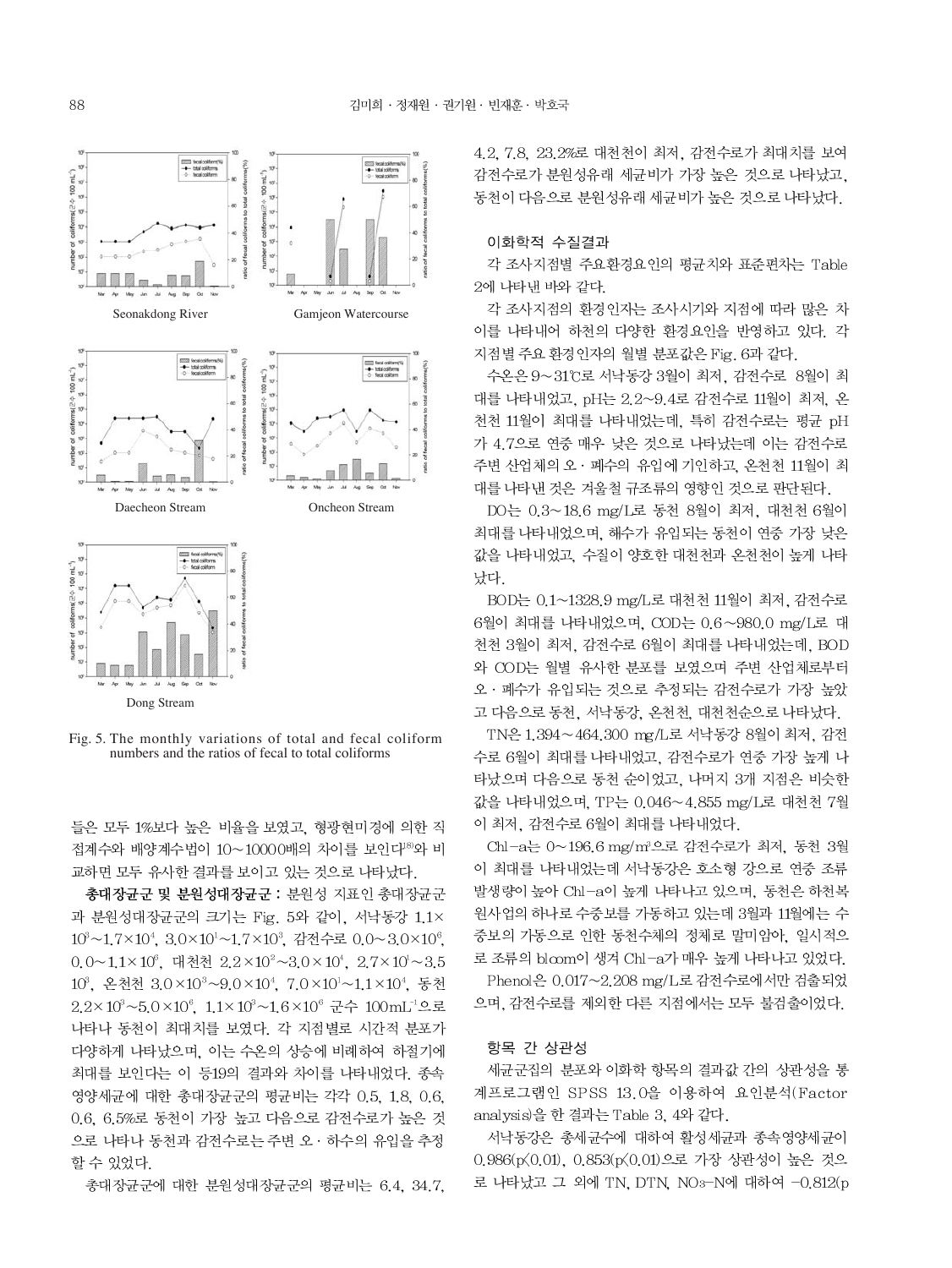|                            | Seonak dong River | Gamje on Watercourse | Dae cheon Stream  | Onche on Stream   | Dong Stream       |
|----------------------------|-------------------|----------------------|-------------------|-------------------|-------------------|
|                            |                   |                      |                   |                   |                   |
| Temperature(C)             | $17\pm8$          | $18\pm8$             | $20 \pm 6$        | $20\pm8$          | 16±7              |
| рH                         | $7.9 \pm 0.8$     | $4.7 \pm 1.5$        | $8.2 \pm 0.8$     | $8.3 \pm 0.7$     | $7.4 \pm 0.2$     |
| Conductivity $(\mu s/cm)$  | $671 \pm 372$     | $4618 \pm 3703$      | $170 \pm 56$      | $372 \pm 158$     | 15804±11519       |
| DO(mg/L)                   | $9.2 \pm 4.1$     | $4.4 \pm 10.2$       | $12.1 \pm 3.4$    | $10.1 \pm 2.8$    | $3.0 \pm 2.5$     |
| $BOD$ (mg/L)               | $3.6 \pm 2.0$     | $564.6 \pm 10.7$     | $0.6 \pm 0.4$     | $3.1 \pm 1.3$     | $11.9 \pm 0.3$    |
| COD(mg/L)                  | $6.9 \pm 1.5$     | $448.3 \pm 15.9$     | $1.5 \pm 0.8$     | $5.2 \pm 1.5$     | $12.1 \pm 8.7$    |
| SS(mg/L)                   | $20.9 \pm 6.6$    | $176.1 \pm 323.0$    | $7.3 \pm 14.4$    | $8.7 \pm 6.5$     | $9.5 \pm 5.8$     |
| $T-N$ (mg/L)               | $2.517 \pm 0.570$ | 189.989±187.968      | $2.417 \pm 0.535$ | $2.632 \pm 0.390$ | $6.169 \pm 1.882$ |
| $T-P(mg/L)$                | $0.123 \pm 0.023$ | $1.981 \pm 2.377$    | $0.071 \pm 0.015$ | $0.120 \pm 0.036$ | $0.355 \pm 0.144$ |
| $Chl-a(mg/m3)$             | $424\pm528$       | $0.5 \pm 0.9$        | $3.1 \pm 3.8$     | $20.6 \pm 37.7$   | $38.2 \pm 73.6$   |
| Phenol $\text{Im}\alpha/L$ | $0.000 \pm 0.000$ | $0.631 \pm 0.651$    | $0.000 \pm 0.000$ | $0.000 \pm 0.000$ | $0.000 \pm 0.000$ |
| $NO3-N(mg/L)$              | $1.527 \pm 0.684$ | 39.537 ± 52.285      | 1.887±0.828       | $1.698 \pm 0.536$ | $1.183 \pm 1.450$ |
| $NH3-N(mg/L)$              | $0.324 \pm 0.251$ | $71.381 \pm 91.702$  | $0.061 \pm 0.060$ | $0.357 \pm 0.326$ | $3.773 \pm 2.525$ |
| $PO4-P(mg/L)$              | $0.043 \pm 0.022$ | $0.208 \pm 0.358$    | $0.046 \pm 0.012$ | $0.070 \pm 0.033$ | $0.208 \pm 0.160$ |
| $DTN$ (mg/L)               | $2.301 \pm 0.541$ | 184.281 ± 184.809    | $2.308 \pm 0.585$ | $2.551 \pm 0.377$ | $5.792 \pm 1.955$ |
| DTP(mg/L)                  | $0.060 \pm 0.022$ | $0.952 \pm 1.032$    | $0.060 \pm 0.015$ | $0.093 \pm 0.039$ | $0.298 \pm 0.156$ |
|                            |                   |                      |                   |                   |                   |

Table 2. Variation of some environmental parameters in streams of Busan from March to November, 2007(mean±standard deviation)



Fig. 6. The monthly variation of some environmental parameters in streams of Busan from March to November, 2007

<0.01), -0.745(p<0.05), -0.702(p<0.05)으로 높은 음의 상 관성을 나타내었고, 감전수로는 Phenol에 대하여 0.849(p 〈0.01)로 가장 높은 상관성을 나타내었으며, 다음으로 종속영 양세균, DO에 대하여 0.756(p(0.05), 0.671(p(0.05)의 상관 성을 나타내었다. 대천천은 활성세균, Chl-a, COD에 대하여 0.937(p(0.01), 0.916(p (0.01), 0.837(p(0.01)로 높은 상관성 을 나타내었고, 온천천은 활성세균과 종속영양세균에 대하여 0.960(p(0.01), 0.778(p(0.015)로 높은 상관성을 보였으며, 동천은 활성세균, COD, BOD에 대하여 0.966(p<0.01), 0.937(p<0.01), 0.860(p<0.01)으로 높은 상관성을 나타내었 다. 대체로 총세균수에 대하여 활성세균, 종속영양세균 군집간 의 상관성이 높은 것으로 나타났고 그 이외의 항목을 보면, 서 낙동강은 영양염류 중 질소계에 높은 음의 상관성을 보였고, 감전수로는 독성물질인 Phenol. 대천천은 Chl-a 즉 alage. COD, 동천은 유기물질인 COD, BOD에 높은 상관성을 보이는 것으로 나타났다.

김 등20은 소양호에서 총세균수가 수온, Chl-a, PO4-P에 높은 양의 상관, DO에 음의 상관을 보였는데, 이는 감전수로 를 제외한 4개 지점에서 총세균수에 대하여 수온이 양의 상관 성을 보이고, DO는 3개 지점이 음의 상관을 보여 김 등의 결과 와 일치하였다. 또한 Chl-a는 대천천만이 높은 양의 상관을 보이고, PO4-P는 4개 지점이 음의 상관을 보여 다소 상이한 결과를 보이는 것으로 나타났다. 감전수로에서 Phenol에 높은 양의 상관을 나타내는 것은 Phenol에 대하여 높은 이용능을 가진 세균군집의 존재 가능성을 추정케 한다.

활성세균수에 대한 항목간 상관성은 서낙동강이 총세균수에 대하여 0.986(p(0.01), 종속영양세균 0.873(p(0.01), TN -0.762(p<0.05). DTN -0.675(p<0.05)의 상관성을 보였고. 감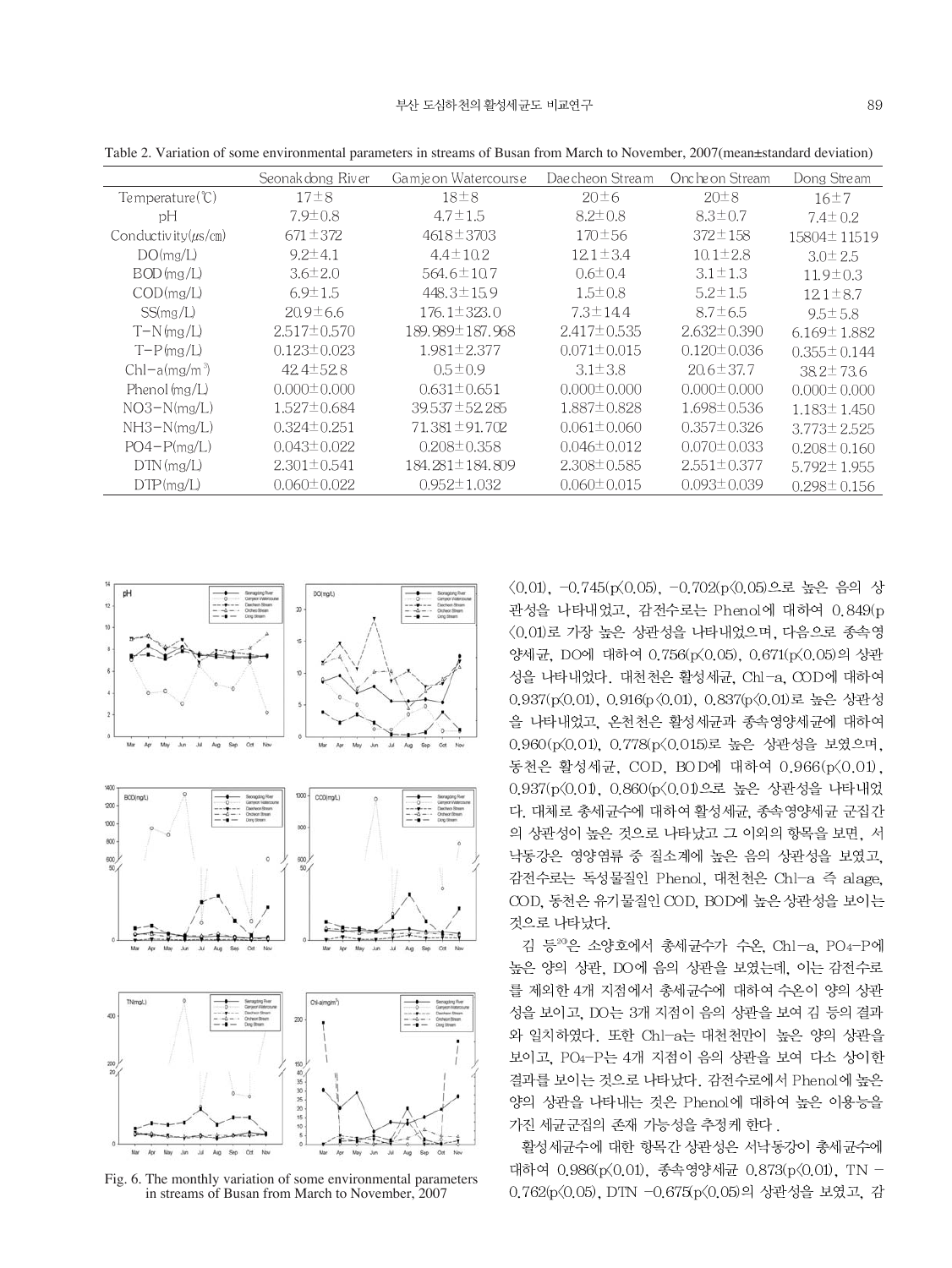|                        | Seonak dong River | Gamje on Watercourse | Dae cheon Stream | Onche on Stream | Dong Stream |
|------------------------|-------------------|----------------------|------------------|-----------------|-------------|
|                        |                   |                      |                  |                 |             |
| Temperature            | 0.551             | $-0.487$             | 0.402            | 0.508           | 0.582       |
| pH                     | 0.101             | 0.559                | $-0.017$         | $-0.415$        | $-0.210$    |
| Conductivity           | 0.569             | $-0.333$             | $-0.223$         | 0.625           | 0.626       |
| DO.                    | $-0.374$          | $0.671*$             | 0.013            | $-0.572$        | $-0.645$    |
| <b>BOD</b>             | $-0.006$          | 0.322                | 0.272            | 0.436           | $0.860**$   |
| COD                    | 0.623             | $-0.351$             | $0.837***$       | $-0.259$        | $0.937**$   |
| <b>SS</b>              | 0.580             | $-0.139$             | $-0.177$         | $-0.406$        | 0.259       |
| Total bacteria         |                   |                      |                  |                 |             |
| Active bacteria        | $0.986**$         | 0.504                | $0.937***$       | $0.960**$       | $0.966***$  |
| Heterotrophic bacteria | $0.853**$         | $0.756*$             | 0.591            | $0.778*$        | $-0.200$    |
| Total coliform         | 0.045             | $-0.105$             | 0.033            | $-0.172$        | $-0.089$    |
| Fecal coliform         | 0.064             | $-0.110$             | 0.156            | $-0.021$        | 0.026       |
| <b>TN</b>              | $-0.812**$        | $-0.307$             | $-0.461$         | 0.012           | $-0.057$    |
| TP                     | 0.387             | 0.087                | $-0.272$         | 0.510           | 0.232       |
| $ChI-a$                | $-0.491$          | $-0.167$             | $0.916***$       | $-0.173$        | 0.109       |
| Phenol                 | (a)               | $0.849**$            | (a)              | (a)             | (a)         |
| $NO3-N$                | $-0.702*$         | $-0.282$             | $-0.138$         | $-0.053$        | $-0.580$    |
| $NH_3-N$               | 0.015             | $-0.213$             | 0.391            | 0.414           | $-0.194$    |
| $PO4-P$                | $-0.021$          | $-0.140$             | $-0.077$         | 0.312           | $-0.104$    |
| <b>DTN</b>             | $-0.745*$         | $-0.304$             | $-0.496$         | 0.055           | $-0.083$    |
| <b>DTP</b>             | 0.064             | $-0.132$             | $-0.085$         | 0.201           | 0.106       |

Table 3. Correlation coefficients  $(p<0.05)$  of each properties and total bacteria

\* : Correlation is significant at the 0.05 level  $(2-\text{tailed})$ <br>\*\* : Correlation is significant at the 0.01 level  $(2-\text{tailed})$ <br>(a) : Cannot be computed because at least one of the variables is constant

|  | Table 4. Correlation coefficients $(p<0.05)$ of each properties and active bacteria |  |  |
|--|-------------------------------------------------------------------------------------|--|--|
|--|-------------------------------------------------------------------------------------|--|--|

|                        | Seonak dong River | Gamje on Watercourse | Dae cheon Stream | Onche on Stream | Dong Stream |
|------------------------|-------------------|----------------------|------------------|-----------------|-------------|
|                        |                   |                      |                  |                 |             |
| Temperature            | 0.558             | 0.249                | 0.339            | 0.492           | 0.579       |
| pH                     | 0.034             | 0.579                | $-0.165$         | $-0.547$        | $-0.127$    |
| Conductivity           | 0.469             | $-0.596$             | $-0.299$         | 0.634           | 0.631       |
| DO.                    | $-0.354$          | 0.190                | $-0.160$         | $-0.498$        | $-0.694*$   |
| <b>BOD</b>             | $-0.098$          | $-0.606$             | 0.011            | 0.410           | $0.834**$   |
| COD                    | 0.544             | $-0.586$             | $0.758***$       | $-0.293$        | $0.950**$   |
| SS                     | 0.491             | $-0.331$             | $-0.065$         | $-0.382$        | 0.192       |
| Total bacteria         | $0.986**$         | 0.504                | $0.937***$       | $0.960**$       | $0.966**$   |
| Active bacteria        |                   | 1                    |                  | 1               |             |
| Heterotrophic bacteria | $0.873**$         | 0.447                | 0.558            | $0.843**$       | $-0.159$    |
| Total coliform         | 0.130             | 0.113                | $-0.174$         | $-0.250$        | $-0.076$    |
| Fecal coliform         | 0.087             | $-0.116$             | 0.062            | $-0.131$        | 0.018       |
| <b>TN</b>              | $-0.762*$         | $-0.551$             | $-0.337$         | 0.033           | $-0.170$    |
| TP                     | 0.408             | 0.357                | $-0.310$         | 0.537           | 0.226       |
| $ChI-a$                | $-0.492$          | $-0.167$             | $0.878***$       | $-0.232$        | 0.054       |
| Phenol                 | (a)               | 0.258                | (a)              | (a)             | (a)         |
| $NO3-N$                | $-0.662$          | $-0.481$             | $-0.122$         | $-0.181$        | $-0.567$    |
| $NH_3-N$               | 0.075             | $-0.377$             | 0.266            | 0.477           | $-0.325$    |
| $PO_4-P$               | 0.050             | $-0.347$             | 0.082            | 0.348           | $-0.217$    |
| <b>DTN</b>             | $-0.675*$         | $-0.545$             | $-0.394$         | 0.052           | $-0.219$    |
| <b>DTP</b>             | 0.198             | $-0.362$             | $-0.165$         | 0.282           | 0.070       |

 $*$ : Correlation is significant at the 0.05 level (2-tailed)<br> $**$ : Correlation is significant at the 0.01 level (2-tailed)<br>(a) : Cannot be computed because at least one of the variables is constant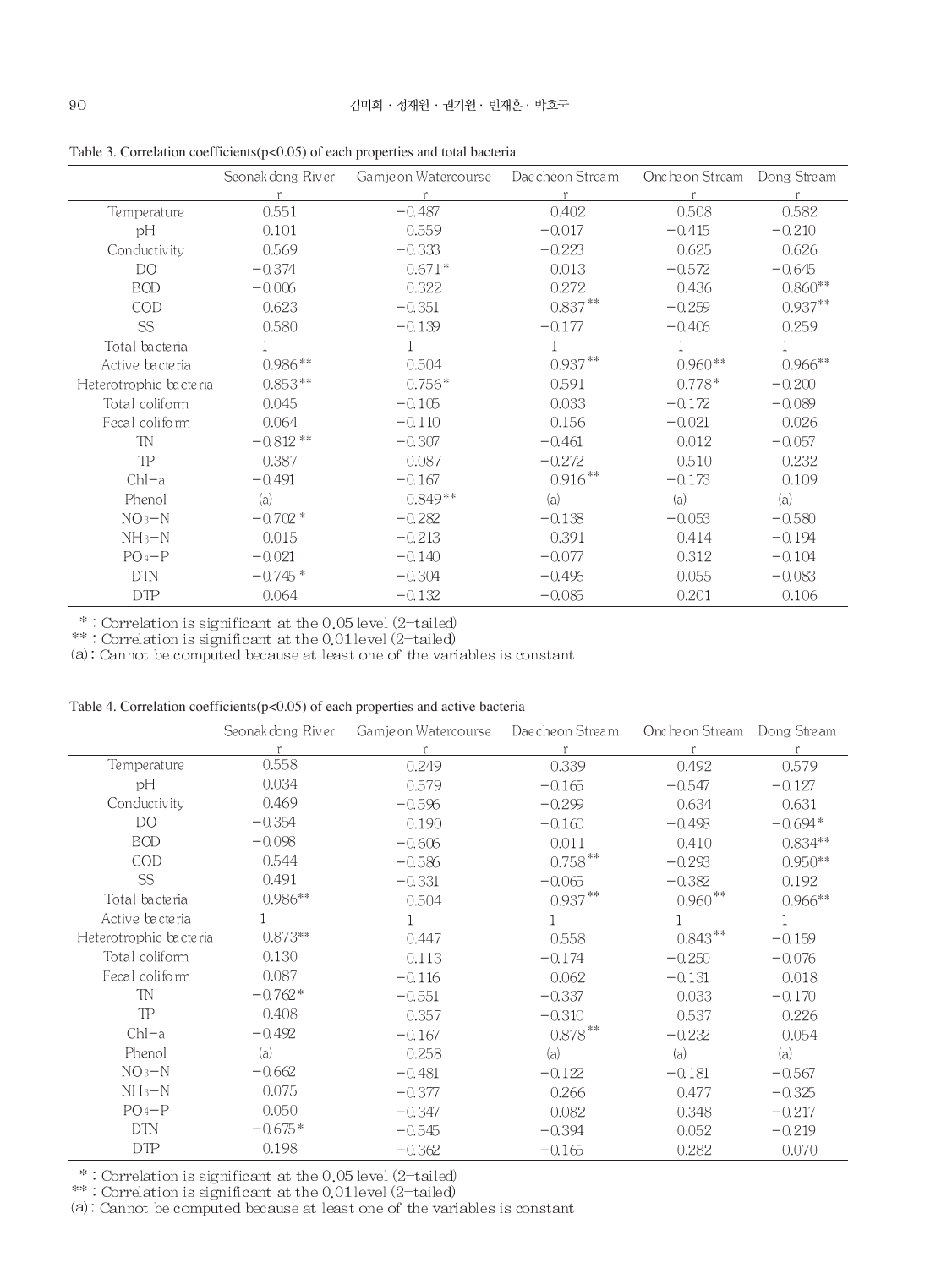전수로는 0.05 유의수준의 상관성을 나타내는 항목이 없었으 며, 대천천은 총세균수 0.937(p<0.01), Chl-a 0.878(p<0.01), COD 0.758(p(0.05), 온천천은 총세균수 0.960(p(0.01), 종속 영양세균 0.843(p<0.01), 동천은 총세균수 0.966(p<0.01), COD 0.950(p $\langle 0.01 \rangle$ , BOD 0.834(p $\langle 0.01 \rangle$ , DO -0.694(p 〈0.05) 순으로 높은 상관성을 보였다. 활성세균수에 대하여도 세균군집 간에 높은 상관성을 나타내었으며, 활성세균수에 대 한 항목간의 상관성도 총세균수와 유사하게 나타났다. 총세균 수에 대한 활성세균수의 비율이 높은 동천과 대천천이 COD 즉 유기물에 대하여 높은 상관성을 보이고 있는 것으로 나타났다.

#### 결 론

부산시 도심하천의 수환경조건에 대한 종속영양세균이나 총 대장균군, 분원성대장균군과 같은 미생물의 상대적인 양적 비 교와 더불어 유전자 염색법을 이용한 총세규수와 활성세규수 를 측정하여 수중생태계내의 세균군집의 크기 및 분포를 확인 하고 이화학적 항목과의 상관성을 분석함으로써 하천수질을 평가하는 새로운 지표를 확립하기 위한 기초자료를 얻고자 하 였으며, 그 결과는 다음과 같다.

1. 총세균, 활성세균의 크기는 서낙동강 2.5×105~7.5× 10°, 3.8×10°~3.5×10°, 감전수로 2.1×10°~3.1×10', 2.0 ×10<sup>2</sup>~2.9×10°, 대천천 2.1×10°~6.0×10°, 2.5×10<sup>4</sup>~3.7 10°, 온천천 2.5×105~4.4×10°, 4.8×103~2.5×10°, 동천 1.9×10<sup>6</sup>~1.7×107, 1.3×10<sup>6</sup>~1.5×107 cells mL<sup>-1</sup>으로 나타 났다. 서낙동강은 총세균수가 8월까지 점차 증가하다가 8월 이후에는 감소하는 경향을 보였고, 감전수로는 3월에 최대치 를 보인 반면 다른 지점보다 변동성이 매우 크며, 나머지 세 지점은 8월까지 증가하다가 이후 감소한 후 11월에 다시 증가 하는 경향을 보였다. 총세균수를 100으로 보았을 때 활성세균 수의 비 즉 활성도가 0.8~87.8%로, 각 지점별 평균 활성도는 서낙동강 33.0, 감전수로 17.3, 대천천 41.7, 온천천 38.7, 동 천 54.8%를 보여 감전수로가 최저, 동천이 최대를 나타냈다.

2. 종속영양세균의 크기는 서낙동강 3.0×103~6.1×104, 감전수로 1.0×10°~1.2×10°, 대천천 1.1×10°~7.5×104, 온 천천 2.4×10<sup>3</sup>~1.7×10<sup>5</sup>, 동천 1.1×10<sup>4</sup>~7.0×10<sup>5</sup> CFU mL<sup>-1</sup> 으로 나타났으며, 각 지점마다 다양한 추이를 보이는 것으로 나타났고, 특히 감전수로는 매우 큰 변동성을 보여주고 있다. 총세균수에 대한 종속영양세균의 평균비는 서낙동강, 감전수 로, 대천천, 온천천, 동천이 0.8, 5.2, 1.8, 4.0, 2.4%를 보여 형광현미경에 의한 직접계수와 배양계수법이 약 20~100배의 차이를 보이는 것으로 나타났다.

3. 분원성 지표인 총대장균군과 분원성대장균군의 크기는 서낙동강 1.1×10<sup>3</sup>~1.7×10<sup>4</sup>, 3.0×10<sup>1</sup>~1.7×10<sup>3</sup>, 감전수로  $0.0 \sim 3.0 \times 10^8$ ,  $0.0 \sim 1.1 \times 10^8$ , 대천천 2.2×10<sup>2</sup>~3.0×10<sup>4</sup>. 2.7×10<sup>1</sup>~3.5×10<sup>3</sup>, 온천천 3.0×10<sup>3</sup>~9.0×10<sup>4</sup>, 7.0×10~ 1.1×10<sup>4</sup>, 동천 2.2×10<sup>3</sup>~5.0×10<sup>6</sup>, 1.1×10<sup>3</sup>~1.6×10<sup>6</sup> 군수 100mL<sup>-1</sup>으로 나타나 동천이 최대치를 보였다. 종속영양세균 에 대한 총대장균군의 평균비는 각각 0.5, 1.8, 0.6, 0.6, 6.5%로 동천이 가장 높은 것으로 나타났고, 총대장균군에 대 한 분원성대장균군의 평균비는 6.4, 34.7, 4.2, 7.8, 23.2%로 대천천이 최저. 감전수로가 최대치를 보여 감전수로가 분원성 유래 세균비가 가장 높은 것으로 나타났다.

4. 수온은 9~31℃로 서낙동강 3월이 최저. 감전수로 8월 이 최대를 나타내었고, pH는 2.2~9.4로 감전수로 11월이 최 저, 온천천 11월이 최대를 나타내었으며, DO는 0.3~18.6 mg/L로 동천 8월이 최저, 대천천 6월이 최대를 나타내었다. BOD는 0.1~1328.9 mg/L로 대천천 11월이 최저, 감전수로 6월이 최대를 나타내었으며, COD는 0.6~980.0 mg/L로 대 천천 3월이 최저, 감전수로 6월이 최대를 나타내었다. SS는 0.2~1105.8 mg/L로 대천천 9월이 최저, 감전수로 11월이 최 대, TN은 1.394~464.300 mg/L로 서낙동강 8월이 최저, 감 전수로 6월이 최대, TP는 0.046~4.855 mg/L로 대천천 7월 이 최저. 감전수로 6월이 최대를 나타내었다. Chl-a는 0~ 196.6 mg/m3으로 감전수로가 최저, 동천 3월이 최대치를 나 타내었으며, Phend은 0.017~2.208 mg/L로 감전수로에서 만 검출되었으며, 감전수로를 제외한 다른 지점에서는 모두 불 검출이었다.

5. 활성세균수에 대한 항목간 상관성은 서낙동강이 총세균 수에 대하여 0.986(p<0.01), 종속영양세균 0.873(p<0.01), TN-0.762(p(0.05), DTN-0.675(p(0.05)의 상관성을 보였 고, 감전수로는 0.05 유의수준의 상관성을 나타내는 항목이 없었으며, 대천천은 총세균수 0.937(p<0.01). Chl-a 0.878(p <0.01), COD 0.758(p<0.05), 온천천은 총세균수 0.960(p 〈0.01), 종속영양세균 0.843(p〈0.01), 동천은 총세균수  $0.966(p\langle 0.01, \text{ COD } 0.950(p\langle 0.01, \text{ BOD } 0.834(p\langle 0.01, \text{ O.})\rangle)$ DO -0.694(p(0.05) 순으로 높은 상관성을 보였다. 활성세균 수에 대한 세균군집 간에 높은 상관성을 나타내었으며, 활성세 균수에 대한 항목간의 상관성도 총세균수와 유사하게 나타났 다. 총세균수에 대한 활성세균수의 비율이 높은 동천과 대천천 이 COD 즉 유기물에 대하여 높은 상관성을 보이고 있는 것으 로 나타났다.

# 참 고 무 허

- 1. Chrost, R. J., Microbial ectoenzymes in aquatic environments, pp47-78, In R. J. Chróst(ed.), Aquatic Microbial Ecology, Springer Verlag, New York(1990)
- 2. Ahn, T. S., Byeon, M. S. and Choi, S. I., "Observation and enumeration of attached bacteria on cellose film", J. Microbiol, 33, pp1-